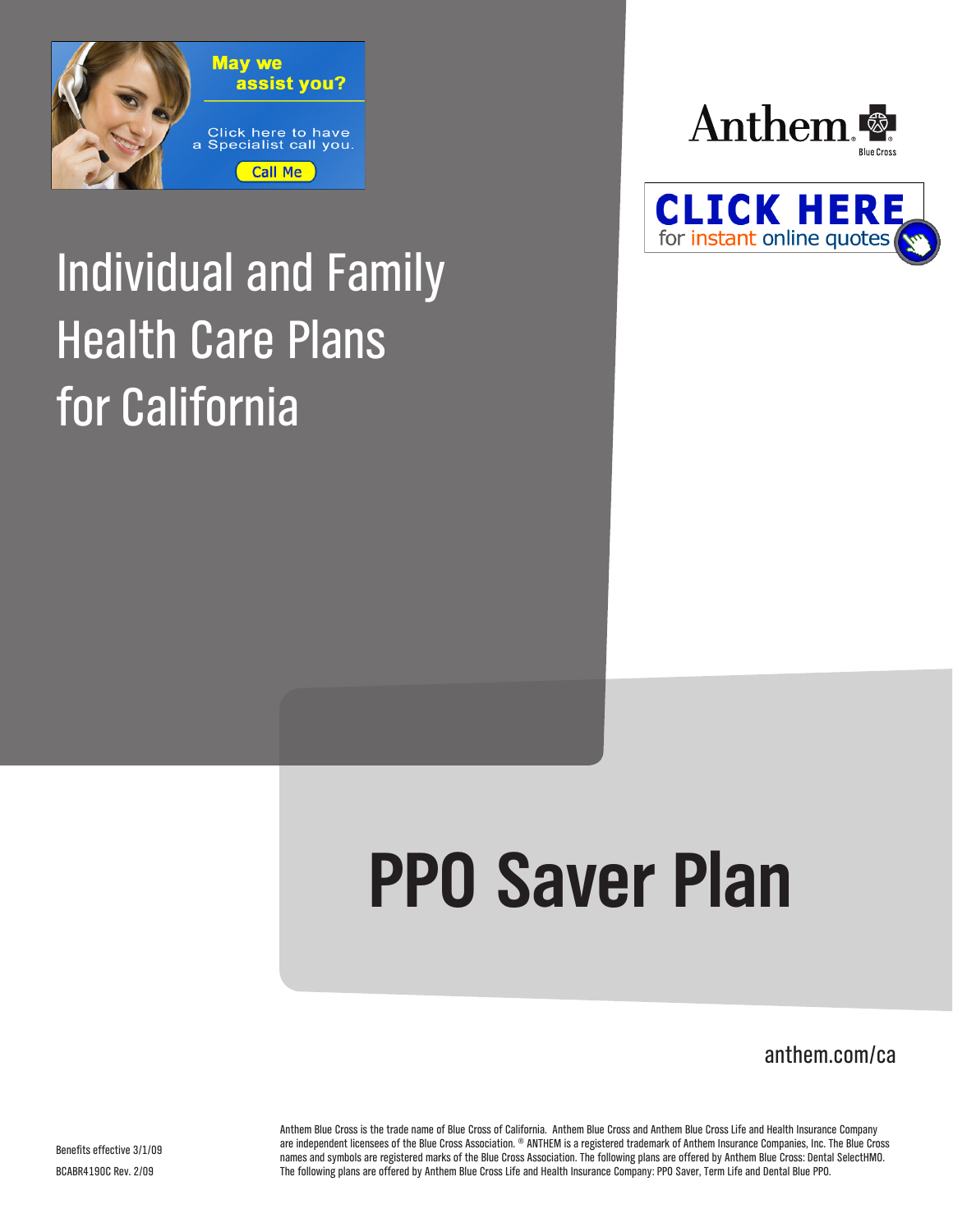### **PPO Saver Plan**

These amounts show your share of costs after deductibles, if any



| <b>Benefit</b>                                                                                                                                   | <b>In-Network</b>                                                                                                                                                                                                                                                                                      | <b>Out-of-Network</b>                                                                                                                                                                                                                                                                                  |
|--------------------------------------------------------------------------------------------------------------------------------------------------|--------------------------------------------------------------------------------------------------------------------------------------------------------------------------------------------------------------------------------------------------------------------------------------------------------|--------------------------------------------------------------------------------------------------------------------------------------------------------------------------------------------------------------------------------------------------------------------------------------------------------|
| <b>Annual Deductible</b><br>(Combined for In-Network and Out-of-Network)                                                                         | This plan features two separate medical<br>deductibles: \$500 per member for<br>emergency and hospital inpatient/outpatient<br>services; and \$5,000 per member for other<br>covered services. (Once 2 members each<br>reach the deductibles, the deductibles are<br>satisfied for the entire family.) | This plan features two separate medical<br>deductibles: \$500 per member for<br>emergency and hospital inpatient/outpatient<br>services; and \$5,000 per member for other<br>covered services. (Once 2 members each<br>reach the deductibles, the deductibles are<br>satisfied for the entire family.) |
| <b>Lifetime Maximum</b><br>(Combined for In-Network and Out-of-Network)                                                                          | \$5,000,000 per member                                                                                                                                                                                                                                                                                 | \$5,000,000 per member                                                                                                                                                                                                                                                                                 |
| Annual Out-of-Pocket Maximum <sup>1</sup><br>(Combined for In-Network and Out-of-Network)                                                        | Both the hospital and other services<br>deductibles apply to satisfy a total of<br>\$5,000 per member/2-member maximum                                                                                                                                                                                 | Both the hospital and other services<br>deductibles apply to satisfy a total of<br>\$5,000 per member/2-member maximum                                                                                                                                                                                 |
| <b>Doctors' Office Visits</b><br>(Number of office visits is combined for<br>In-Network and Out-of-Network)                                      | Children: 4 office visits per year at \$30 copay<br>per visit; Adults: 2 office visits per year at \$30<br>copay per visit (deductible waived)                                                                                                                                                         | Children: 4 office visits per year; Adults: 2<br>office visits per year; 50% of negotiated fee<br>plus all excess charges (deductible waived)                                                                                                                                                          |
| <b>Professional Services</b><br>(X-ray, lab, anesthesia, surgeon, etc.)                                                                          | 20% of negotiated fee for inpatient or surgical<br>procedures only. You pay for other covered<br>services until the out-of-pocket maximum is<br>met, then plan pays 100% of negotiated fee.                                                                                                            | 50% of negotiated fee plus all excess charges<br>for inpatient or surgical procedures only.<br>You pay for other covered services until<br>out-of-pocket maximum is met.                                                                                                                               |
| <b>Hospital Inpatient</b><br>(Overnight Hospital Stays)                                                                                          | 20% of negotiated fee <sup>2</sup> after \$500 deductible                                                                                                                                                                                                                                              | All charges except \$650 per day                                                                                                                                                                                                                                                                       |
| <b>Hospital Outpatient</b><br>(If You Don't Stay Overnight)                                                                                      | 20% of negotiated fee <sup>2</sup> after \$500 deductible                                                                                                                                                                                                                                              | All charges except \$380 per day                                                                                                                                                                                                                                                                       |
| <b>Emergency Room Services<sup>3</sup></b>                                                                                                       | 20% of negotiated fee after \$500 deductible                                                                                                                                                                                                                                                           | 20% of customary and reasonable fees<br>plus all excess charges                                                                                                                                                                                                                                        |
| <b>Maternity</b>                                                                                                                                 | <b>Not Covered</b>                                                                                                                                                                                                                                                                                     | <b>Not Covered</b>                                                                                                                                                                                                                                                                                     |
| <b>Preventive Care</b>                                                                                                                           | Routine mammogram, Pap and PSA tests <sup>4</sup> :<br>20% of negotiated fee (deductible waived)<br>Well Baby and Well Child (through age 6):<br>50% of negotiated fee (deductible waived)<br>HealthyCheck <sup>sM</sup> Centers <sup>5</sup> : \$25/\$75 copay for                                    | Routine mammogram, Pap and PSA tests <sup>4</sup> :<br>50% of negotiated fee plus all excess charges<br>(deductible waived)<br>Well Baby and Well Child (through age 6):<br>50% of negotiated fee plus all excess charges                                                                              |
|                                                                                                                                                  | basic/premium screening (deductible waived)                                                                                                                                                                                                                                                            | (deductible waived)                                                                                                                                                                                                                                                                                    |
| Ambulance                                                                                                                                        | 20% of negotiated fee                                                                                                                                                                                                                                                                                  | 50% of negotiated fee plus all charges in<br>excess of negotiated fee and in excess of the<br>plan's \$750 maximum payment per ground trip                                                                                                                                                             |
| <b>Chiropractic Services</b><br>(combined for In-Network and Out-of-Network)                                                                     | 20% of negotiated fee, up to<br>24 visits per year <sup>6</sup>                                                                                                                                                                                                                                        | All charges except \$25 per visit, up to<br>24 visits per year <sup>6</sup>                                                                                                                                                                                                                            |
| Acupuncture/Acupressure<br>(Combined for In-Network and Out-of-Network)                                                                          | All charges except \$30 per visit, up to<br>24 visits per year                                                                                                                                                                                                                                         | All charges except \$30 per visit, up to<br>24 visits per year                                                                                                                                                                                                                                         |
| <b>Prescription Drugs</b><br>(Blue Cross Formulary <sup>7</sup> )<br>Amounts shown are for each 30-day retail or<br>in-network mail order supply | \$15 copay generic; Tier 1 \$35 copay<br>brand-name <sup>8</sup> Tier 2 after \$500 brand-name<br>prescription drug deductible (2-member<br>maximum); 30% of negotiated fee for<br>self-administered injectables, except insulin                                                                       | 50% of drug limited fee schedule and all excess<br>charges plus the copay/coinsurance as stated<br>for in-network benefits; subject to the annual<br>\$500 brand-name prescription drug deductible                                                                                                     |

<sup>1</sup> Excludes non-participating charges in excess of the Anthem Blue Cross negotiated fee and non-participating charges in excess of customary and reasonable fees for emergency

care. Copays/coinsurance to participating and non-participating providers apply to out-of-pocket maximum except where specifically noted in the policy.

2 Additional \$500 admission charge at participating hospitals (no additional charge for preferred participating) is for inpatient stays or outpatient surgery or infusion therapy. The charge is not required for ambulatory surgical centers or medical emergencies.

3 Additional \$100 copay applies for each emergency room visit. Waived if admitted as inpatient.

4 Tests ordered by a physician are covered, including appropriate screening for breast, cervical and ovarian cancer.

5 One HealthyCheck visit at a HealthyCheck Center only allowed for each 12-month period. HealthyCheck applies only to adults and children age 7 and above.

6 Visits to participating and non-participating providers combined. Additional visits may be authorized.

7 Non-Formulary Drugs: You pay 50% for generic, 100% for brand-name up to the brand-name deductible, then either: 50% if no generic is available, or generic copay plus the difference between brand-name and available generic equivalent.

8 If a member selects a brand-name drug when a generic equivalent drug is available, even if the physician writes a "dispense as written" or "do not substitute" prescription, the member will be responsible for the generic copay plus the difference in cost between the brand-name drug and the generic equivalent drug. The amount paid does not apply to the member's brand-name deductible.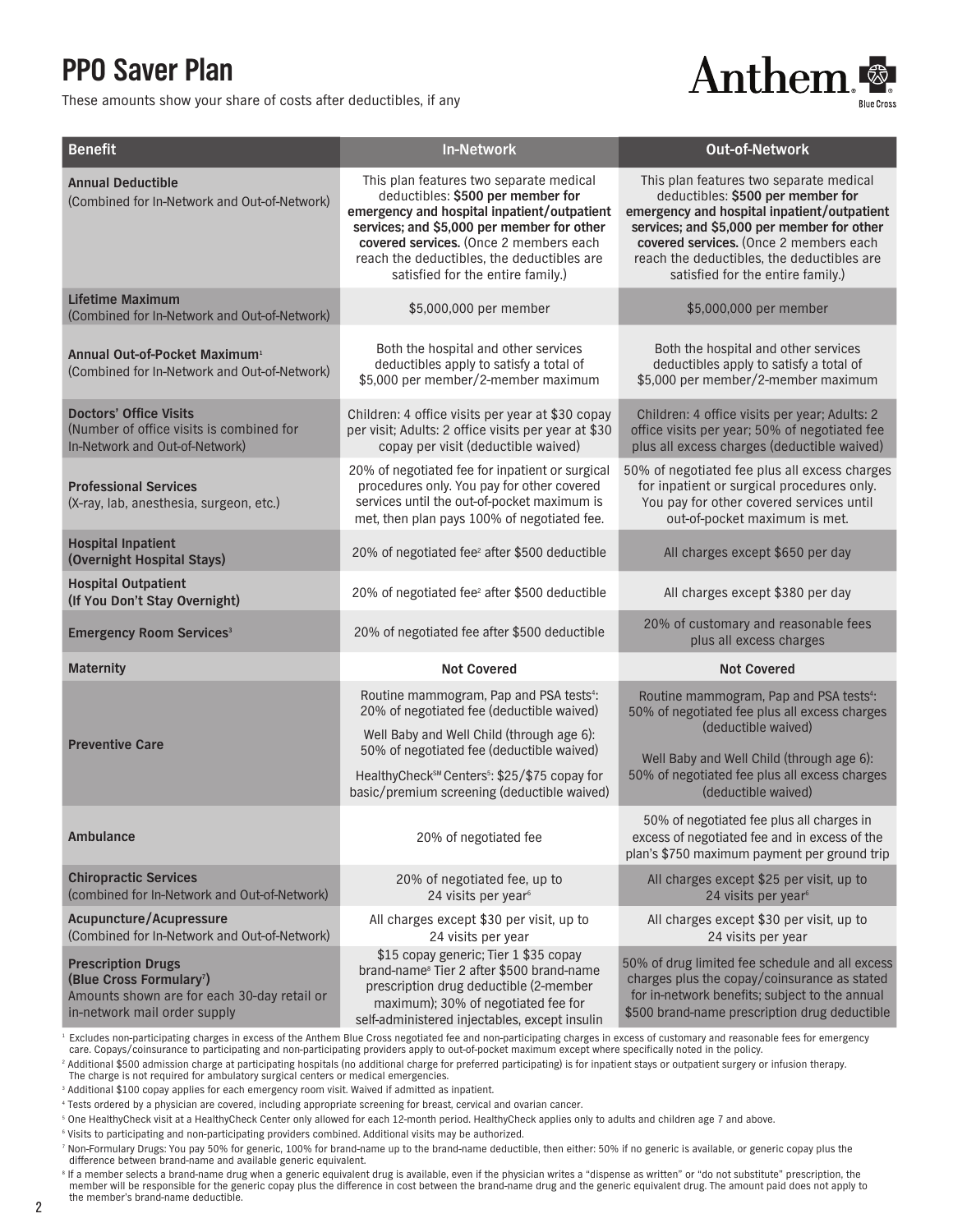## **What the Medical Plan Does Not Cover**

Please take a few moments to review the exclusions and limitations. We want you to understand what your coverage does not include before you enroll.

These listings are an overview only. The PPO Saver Policy booklet contains a comprehensive list of the plans' exclusions and limitations which you should review before you enroll. For a sample copy of the Policy booklet, ask your agent or contact Anthem Blue Cross Life and Health Insurance Company.

## **Exclusions and Limitations**

- Maternity or pregnancy care.
- • Conditions covered by workers' compensation or similar law.
- Experimental or investigative services.
- • Services provided by a local, state, federal or foreign government, unless you have to pay for them.
- • Services or supplies not specifically listed as covered under the Policy.
- • Services received before your effective date.
- • Services received after coverage ends.
- Services you wouldn't have to pay for without insurance.
- • Services from relatives.
- • Any services received by Medicare benefits without payment of additional premium.
- • Services or supplies that are not medically necessary.
- • Routine physical exams, except for preventive care services (e.g., physical exams for insurance, employment, licenses or school are not covered).
- Any amounts in excess of the maximum amounts listed in the Policy.
- • Sex changes.
- • Cosmetic surgery.
- • Services primarily for weight reduction except medically necessary treatment of morbid obesity.
- • Dental care, dental implants or treatment to the teeth, except as specifically stated in the Policy.
- Hearing aids.
- • Contraceptive drugs and/or certain contraceptive devices, except as specifically stated in the Policy.
- Infertility services.
- Private duty nursing.
- • Eyeglasses or contact lenses, except as specifically stated in the Policy.
- • Vision care including certain eye surgeries to replace glasses, except as specifically stated in the Policy.
- • Mental and nervous disorders and substance abuse, except as specifically stated in the Policy.
- • Certain orthopedic shoes or shoe inserts, except as specifically stated in the Policy.
- Services or supplies related to a preexisting condition.
- Outdoor treatment programs.
- • Telephone or facsimile machine consultations.
- • Educational services except as specifically provided or arranged by Anthem Blue Cross.
- • Nutritional counseling.
- • Food or dietary supplements, except for formulas and special food products to prevent complications of phenylketonuria (PKU).
- • Care or treatment furnished in a non-contracting hospital, except as specifically stated in the Policy.
- • Personal comfort items.
- • Custodial care.
- • Certain genetic testing.
- • Outpatient speech therapy, except as specifically stated in the Policy.
- Any amounts in excess of maximums stated in the Policy.
- • Outpatient drugs, medications or other substances dispensed or administered in any outpatient setting.
- • Services or supplies supplied to any person not covered under the Agreement in connection with a surrogate pregnancy.